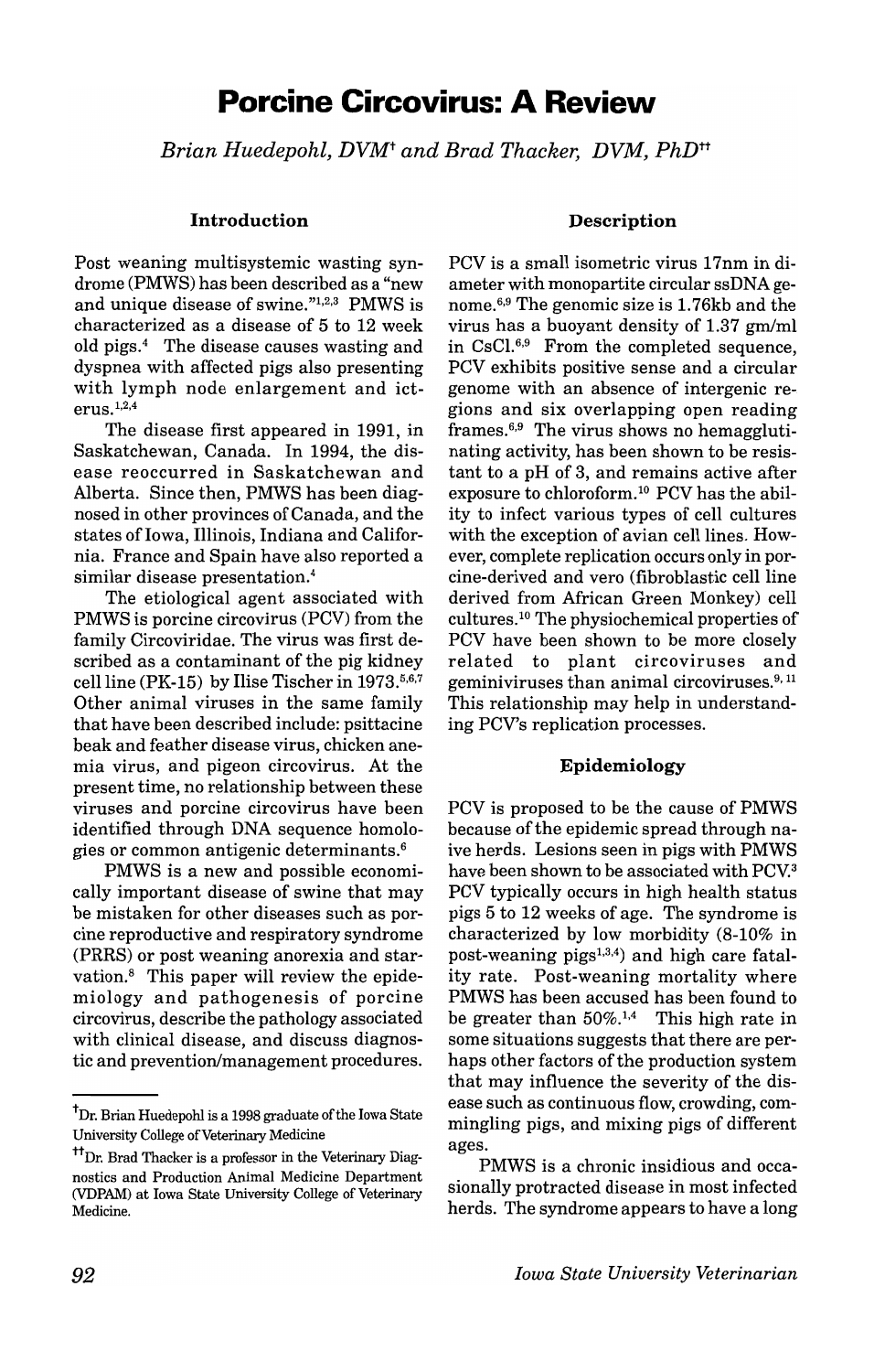incubation period, evident by the transfer to downstream nurseries via segregated early weaned pigs at 10-14 days of age. The disease tends to be spread out amongst the population of pigs in a pen or barn and does not appear to infect pigs in pockets or  $groups.<sup>1</sup>$ 

Clinical signs of PMWS include weight loss, tachypnea, dyspnea, jaundice, and enlarged lymph nodes. Other associated clinical signs are diarrhea, a productive cough and central nervous system signs.<sup>1</sup> Congenital tremors have been described in piglets.<sup>7</sup>

Currently 25-30 herds in Saskatchewan and Alberta, as well as several herds in Iowa, have been diagnosed with PMWS.<sup>1</sup> Based on antibody detection surveys, the prevalence of PCV in Europe is 95%.<sup>12</sup> Antibodies to PCV have been identified in Germany, England, Ireland, and Canada, but no associated disease syndrome was described before 1996.<sup>4</sup> In 1994, PCV was implicated as the cause of congenital tremors in piglets.7 It has been found that an average of 53% of United States swine herd have been exposed to PCV.<sup>13</sup>

In studies reported by Tischer in 1986, 60% of slaughter pigs in the United States had PCV antibody titers equal to or greater than pigs experimentally infected with PCV. $6$  From this information, the conclusion was made that infection appears to occur in the grower/finisher stage. In another study, piglet litters were traced from birth to slaughter. Data revealed PCV maternal antibody disappears 8-9 weeks after birth. Within the study group, PCV antibodies reappeared  $13-15$  weeks after birth.<sup>6</sup> Like-



Basophilic "grape-like" clusters typical of Porcine circovirus inclusion bodies.

wise, this study also suggested PCV infection occurred at the grower/finisher phase. At the present time, only one serotype of PCV has been identified.<sup>6</sup>

# Pathogenesis

The pathogenesis of PCV is not well understood. Experimental studies have discovered some information on the processes associated with PCV, but much of the work is still ongoing. In this section, experimental research and field studies are presented to help compare findings and stimulate ideas on how PCV moves through a swine herd.

In an early study reported by Tischer, six PCV seronegative nine-months-old minipigs were infected intranasally with PCV.<sup>6,14</sup> Intranasal inoculations were done because this appears to be the most logical route of infection. One unexposed minipig was placed within the infected group of six to detect shedding of the virus. Nasal swabs and fecal samples were collected and cultured. PCV was isolated from nasal swabs on days 3 through 6 from four of the infected animals and the control pig placed within the group. Three pigs were shown to shed virus through their feces on days 13 and 14 post-infection. $6,14$  No clinical signs were evident in any of the pigs and no postmortem lesions were observed. Isolation of the virus was unsuccessful from multiple tissue samples.6•14 Antibodies were detected by IFA one week post-infection. Titers increased for 2 to 5 weeks then declined. Antibodies were detected out to 39-47 weeks. Since it has been found that the multiplication of PCV in cell cultures depends on the cellular DNA synthesizing enzymes, fast replicating tissues like nasal and intestinal mucosa are needed for virus replication in the animal.<sup>14</sup> Whether PCV can cause disease in pigs is still questionable.

A field study done on a 500 sow total confinement farrow-to-finish farm found the infectivity level of the virus to be low. Pockets of infection were found within the crated gestation barn with positive and negative animals side by side. The study concluded that distribution of infection would follow airflow when the virus is spread by aerosol route. Since negative and positive sows were found adjacent to each other, infectivity in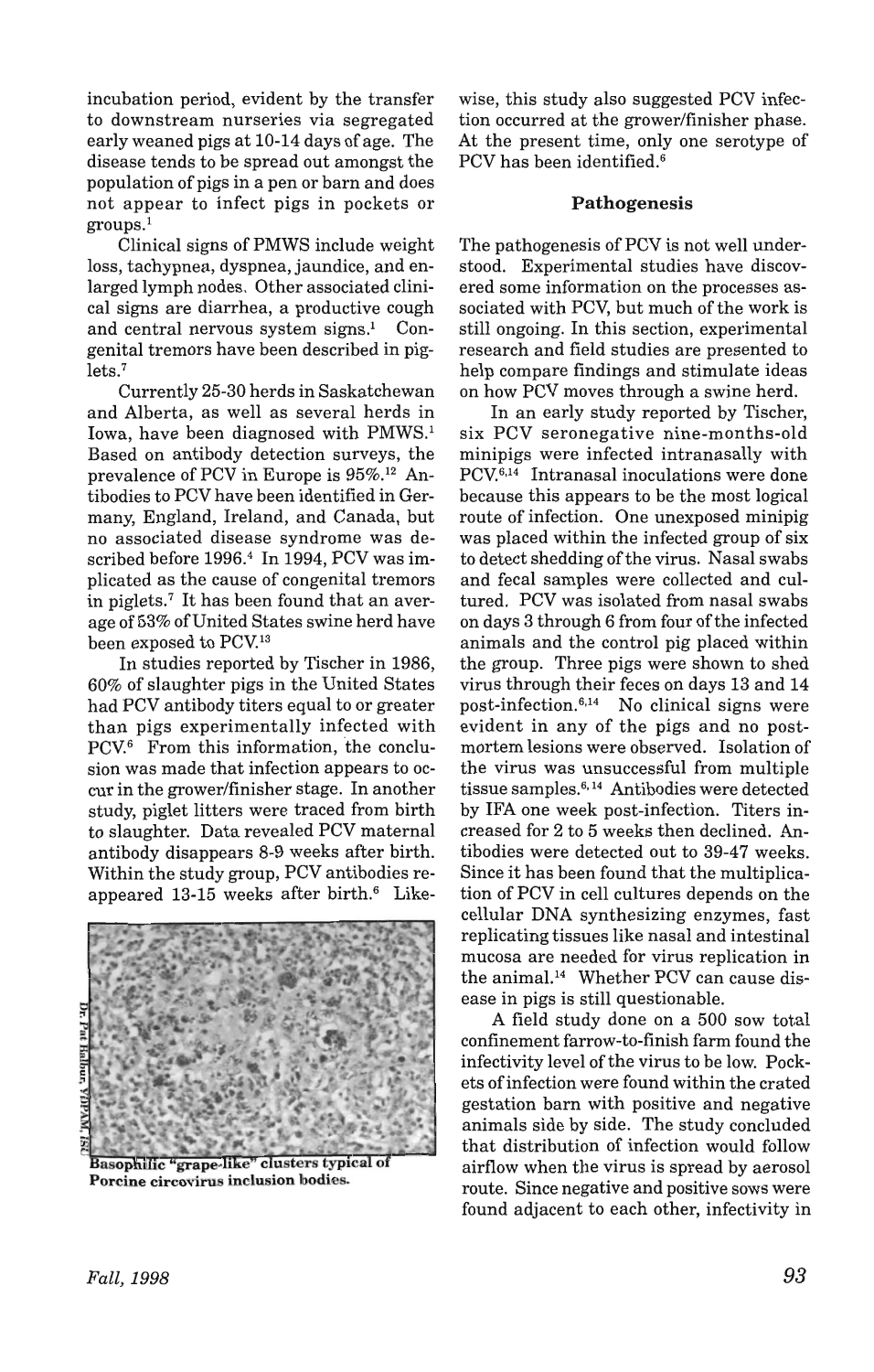healthy sows is low.<sup>5</sup> The study also found that seronegative sows became positive in the farrowing barn. No explanation was given but the stress of farrowing may have allowed sows to be more susceptible to the greater concentration of virus that may have replicated in the placenta or fetus.<sup>15</sup> Overall, no production differences were found in PCV positive versus PCV negative sows.

This same study incriminated PCV as a cause of congenital tremors. One seronegative sow seroconverled in the farrowing room and also had pigs demonstrating signs of congenital tremors. One piglet from the litter had PCV antibody titers and primary pig kidney cell cultures were positive for PCV based on IFA. Virus isolation was successful from the pig kidney cell cultures and confirmed to be PCV by electron microscopy and immunoelectron microscopy.<sup>7</sup> This isolate was then used to infect four seronegative pregnant sows. The sows never demonstrated clinical disease, but subsequent litters had evidence of congenital tremors. PCV was then isolated from these piglets.<sup>7</sup>

Extensive studies have been done on the replication process of chicken anemia virus (CAV) and psittacine beak and feather disease virus (PBFDV). Both are thought to be immunosuppressive although they are believed to have different pathogenesis. CAV is thought to cause damage to thymic T-cells and precursor cells in the bone marrow. PBFDV is found to replicate in macrophages, the thymus and bursa Fabricus. <sup>16</sup>

PCV appears to be more closely related to PBFDV in its infective process. Experimentally, PCV has been found to infect and replicate in cultures of pig monocyte/macrophages cells without having any affect on cultures of pig T or B cells.<sup>16, 17</sup> There was no cytopathic effect described on cell cultures, but there may be other pathological processes occurring.

McNeilly looked at the effects of PCV on alveolar macrophage function. PCV had no effects on expression of Fc and complement receptors and the ability of the cell to phagocytose and kill was not impaired.<sup>9, 17</sup> However, MHC class II expression decreased at one point in the study. This could be caused by virus mediated membrane turnover associated with virus infection of the cell and movement of the virus to replication areas in the cytoplasm.17 Lastly, PCV infected alveolar macrophages had a decreased ability to reconstitute the proliferation response of monocyte/macrophage depleted porcine peripheral blood mononuclear cells. 17 This led to the assumption that infected alveolar macrophages have a lessened ability to act on Band T cells and stimulate proliferation.

In a study reported by Allan, colostrum deprived pigs were inoculated with PCV. These animals never developed clinical signs and gross lesions were not observed at necropsy. However, PCV antigen was found in many tissues taken from pigs in the study group. In previous studies, tissue samples were found to be negative in infected pigs at six weeks post-inoculation, ruling out the possibility of a persistent or latent infection. Yet, possibilities of persistency may exist.<sup>18</sup>

The same study examined pig fetuses and stillborn piglets submitted from commercial breeding herds. Although no PCV antigen was detected in the 160 fetuses examined, PCV virus was isolated from a spleen sample and two pooled serum samples collected from two separate stillborn piglet cases. Speculation is that transplacental infection with PCV before immunocompetence could result in persistent infection. This may cause a different distribution of antigen and virus compared to piglets infected at late gestation or 1 day of  $age.<sup>18</sup>$ 

#### Necropsy **Findings**

To make a diagnosis of PMWS, a postmortem examination is required. Although lesions may be evident and striking in case of severe disease, variability does exist from pig to pig. For this reason it is important to necropsy as many pigs as economically possible to form a good understanding of how PMWS pigs present.

The majority of PMWS pigs are in poor body condition with muscle atrophy or evidence of muscle wasting. The skin is mild to moderately pale and pigs tend to have a long hair coat. Icterus can be seen in 20% of the pigs suspected ofPMWS. Significant lymph node enlargement is observed. Both visceral and peripheral lymph nodes become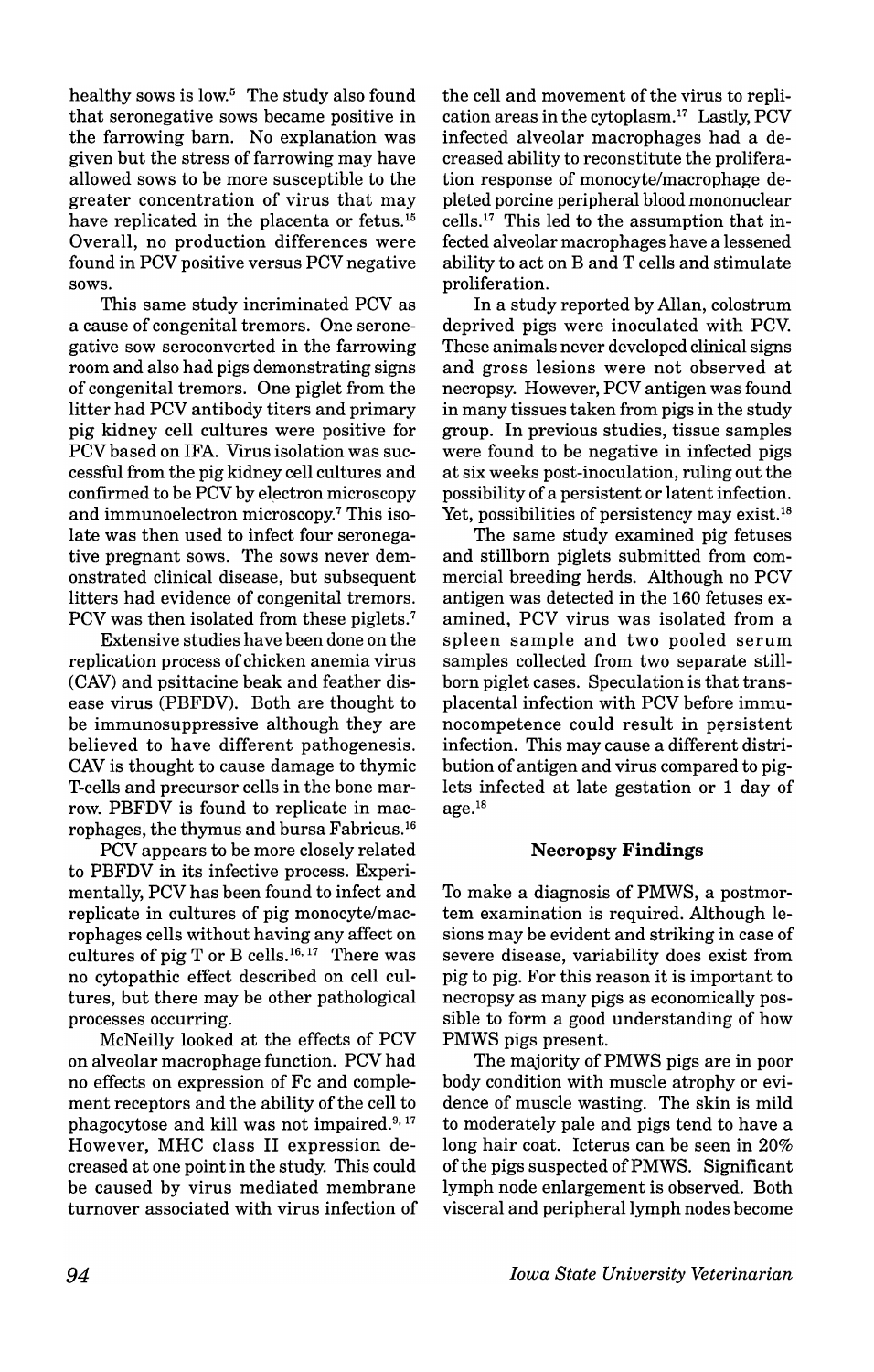three to four times normal size. On cut surface, the lymph nodes tend to have a homogenous white appearance.<sup>2,8</sup>

The lung pathology of PMWS pigs can be quite variable. The lungs tend to consist of a diffusely noncollapsing, interstitial type appearance. The lungs are generally heavy and firm to rubbery when palpated. The lung surface generally has a gray to tan mottled appearance, with some cases showing dark red to brown lobules of alveolar hemorrhage. The lungs may also appear to have gray to red cranial ventral atelectasis or consolidation.2,8



Markedly enlarged lymph nodes from a pig infected with Porcine circovirus.

Variability is also seen in the kidneys of PMWS pigs. The kidneys of 50% of the pigs will be spotted with variably sized white foci scattered throughout both the cortical and medullary regions. The kidneys will have a waxy appearance due to edema of the peripelvic area of the kidney and the kidney itself. The kidneys may be enlarged up to five times the normal size in some cases. In other pigs, the kidneys may be normal in size with varying degrees of the lesions described.<sup>2,8</sup>

The spleen may be mildly enlarged and have a meaty consistency. In 50% of the cases, the liver will be normal. On other occasions, the liver may be small with prominent interlobular connective tissue. The liver may have a mild yellow to orange mottled appearance.<sup>2,8</sup>

The gastrointestinal tract presents with varying degrees of lesions. The fundic mucosa of the stomach may appear mottled with patchy-opaque white areas. The cecum and proximal spiral colon can be hyperemic with areas of petechiation. The wall of the cecum may be thickened due to edema. The small intestines will generally have little ingesta present. $2,8$ 

## Histopathology

In order to have success at diagnosing PMWS, tissues for histopathology should be submitted.

In all cases ofPMWS, lung lesions tend

to persist. In early stages of disease a lymphocytichistiocytic patchy to diffuse interstitial pneumonia is present. Chronically infected pigs have more of a granulomatous interstitial pneumonia with giant cells and multinucleated syncitial cells predominate with fewer numbers of lymphoblastic cells. Varying degrees of partial to complete airway epithelial sloughing may be seen along with replacement of the mucosa and submucosa by fibroplasia and lymphohistiocytic cell infiltrates throughout all lung lobes. Airways of all sizes at end-stage disease show bronchiolitis oblit-

erans and regeneration of airway epithelium is common. Neutrophils are only seen in airway lumens. Eosinophils are present in PMWS cases but plasma cells are rarely seen.<sup>2,8</sup>

Pigs with PMWS tend to have lesions involving Peyer's patches of the ileum, lymph nodes, spleen and tonsils. Early loss of B cell follicles is seen in these lymphoid organs and tissues. The T cell area is likely to be expanded by large histiocytic and multinucleated syncitial cells. In B cell dependent areas, basophilic intracytoplasmic inclusion bodies that are predominately in mononuclear cells can be found in early to mid-stage disease. Lymph nodes will have multifocal areas of coagulative necrosis amd necrotic cells will contain intranuclear eosinophilic inclusions. A vasculitis/arteritis of the pericapsular lymph node vessels may also be seen. $2,8$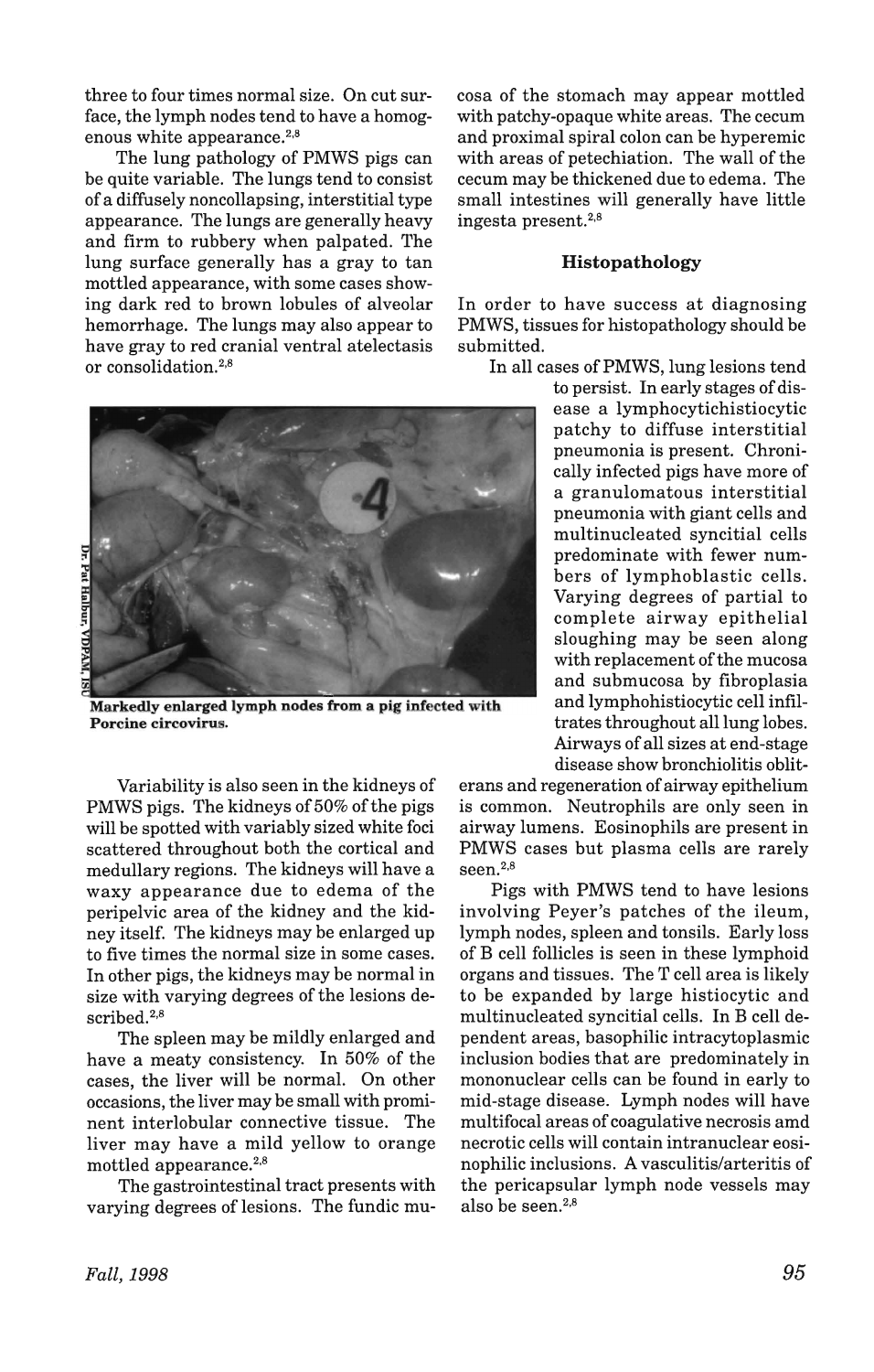

*In situ* hybridization demonstrating porcine circovirus nucleic acid (darker staining area) in lymphoid tissue.

The kidneys may have cellular infiltration oflymphocytes, eosinophils and histiocytes. Mainly, these infiltrates will be located in the peripelvic connective tissue. As with lymph node vessels, a vasculitis may be seen with vessels of the kidney. In most areas of the cortex, cortical tubular atrophy can be found with some areas showing hyperplasia. Connective tissue between tubules will be edematous and fibroblastic proliferation will be evident.<sup>2,8</sup>

The portal zones of the liver in PMWS pigs tend to be infiltrated with lymphocytichistiocytic cells. The hepatocytes generally have a swollen cytoplasm that is vacuolated. The nuclei of the hepatocytes may also appear swollen and enlarged. In icteric pigs, most hepatocytes are destroyed that results in a congested liver.<sup>2,8</sup>

Occasionally, the pancreas will show interstitial lymphocytic-histiocytic infiltration. The zymogen granules are not apparent and pancreatic ducts tend to be surrounded by inflammatory cells. Epithelial sloughing of the pancreatic ducts can also be seen with some indications of regeneration. $2,8$  The gastrointestinal tract may be infiltrated by lymphocytic-histiocytic cells. The glandular and crypt epithelium will show areas of sloughing and regeneration. Dilation of the submucosa of the gastrointestinal organs may be edematous.28

# Differential Diagnosis / Diagnostics

In order to make a sound diagnosis of PMWS, complete diagnostic testing should be performed along with the postmortem examination. The reason is simple. Postweaning wasting can be caused by a variety of factors and/or a combination of those factors. Without complete knowledge of what is happening in a herd, treatment and management strategies may be faulted. Possible causes other than PMWS for postweaning wasting in pigs include:

- 1. Porcine reproductive and respiratory syndrome virus
- 2. Hemagglutinating encephalomyocarditis virus
- 3. Swine influenza
- 4. Porcine proliferative enteropathy
- *5. Mycoplasma hyopneumoniae*
- *6. Haemophilus parasuis*
- 7. Postweaning colibacillosis
- 8. Cryptosporidiosis
- 9. Postweaning anorexia and starvation

Diagnostic tests used to confirm lesions associated with PCV are immunoperoxidase staining and electron microscopy.2,4,8 There are reports of a diagnostic polymerase chain reaction test being used for PCV detection.8,9 Serology has limited value until an etiologic agent is identified. Because Koch's postulates have not yet been fulfilled, any diagnostic testing results for PCV must be evaluated carefully.

# Management

Without complete understanding of PMWS, treatment of infected animals is difficult, if not impossible. A good solid management program is needed to control the disease